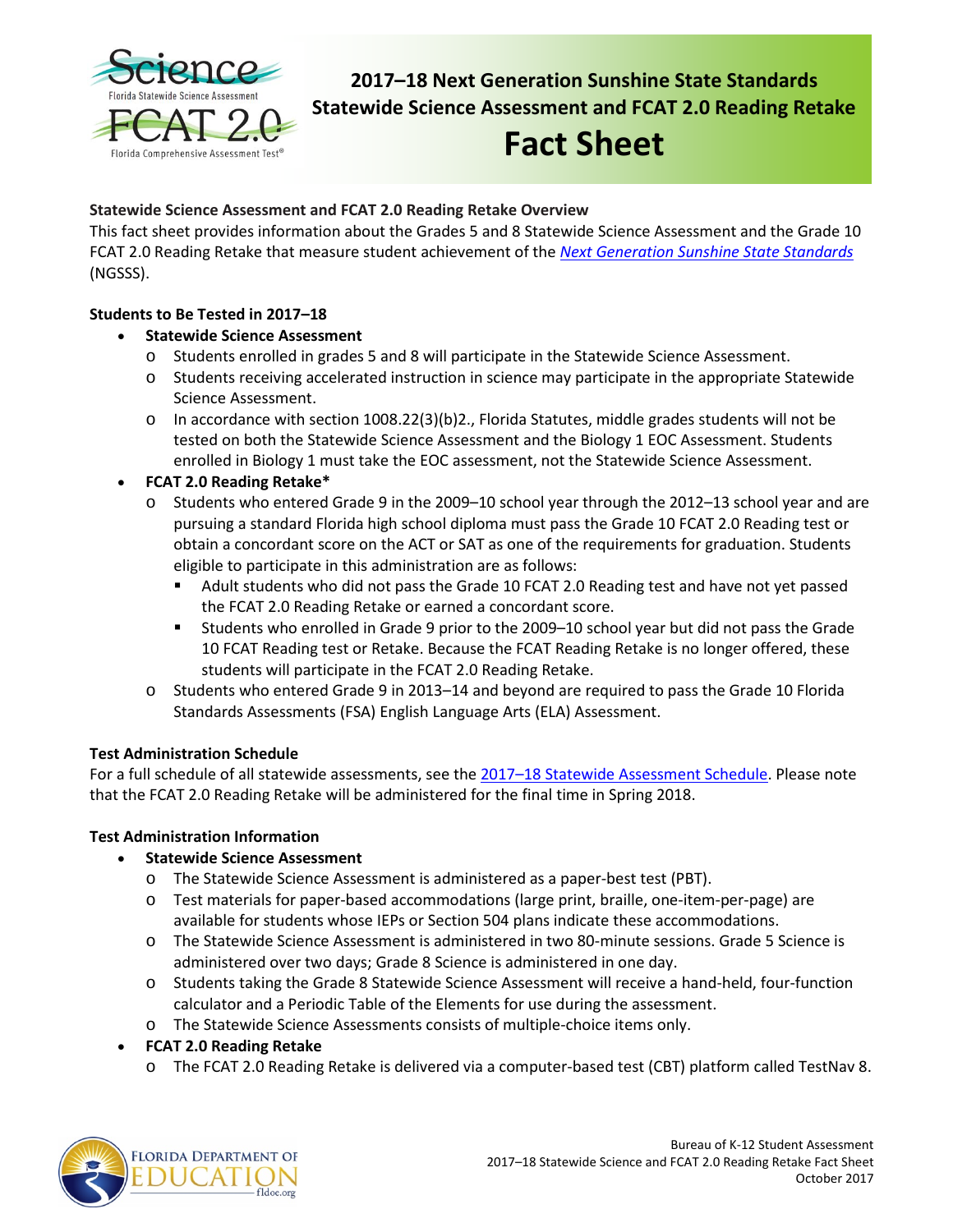o Paper-based versions (regular print, large print, one-item-per-page and braille) of the FCAT 2.0 Reading Retake are provided for students with disabilities who cannot access assessments on the computer, as specified in their Individual Educational Plans (IEPs) or Section 504 plans.

2

- o CBT accommodations (e.g., masking) are available for students whose IEPs or Section 504 plans indicate these accommodations.
- o The FCAT 2.0 Reading Retake will be administered in two sessions over two days. Students have up to half a typical school day to complete each session.
- o The FCAT 2.0 Reading Retake consists of multiple-choice items only.

## **Practice Tests**

- **Computer-based practice tests** (ePATs) for the FCAT 2.0 Reading Retake are available on PearsonAccess [Next.](http://download.pearsonaccessnext.com/fl/fl-practicetest.html?links=true) Teachers, parents/guardians and students can review the browser-based ePAT for each assessment.
- A **sample test book and answer key book** for students taking the FCAT 2.0 Reading Retake with a paperbased accommodation are available for student use on the FCAT 2.0 [Reading Retake page](http://www.fldoe.org/accountability/assessments/k-12-student-assessment/fcat2.stml) of the Florida Department of Education (FDOE) website.
- **Sample test books and answer key books** for students taking the Statewide Science Assessment are available for student use on the FDO[E Statewide Science Assessment page.](http://www.fldoe.org/accountability/assessments/k-12-student-assessment/science.stml)
- Districts may order paper-based large print or braille practice materials for students participating with these accommodations.

# **Achievement Levels and Scale Scores**

Student performance on Florida's statewide assessments is categorized into five achievement levels. Table 1 provides information regarding student performance at each achievement level for the Statewide Science Assessment and the FCAT 2.0 Reading Retake; this information is provided on student reports so that students, parents and educators may interpret student results in a meaningful way.

| Level 1                                                                                  | Level 2                                                                                         | Level 3                                                                                          | Level 4                                                                                          | Level 5                                                                     |
|------------------------------------------------------------------------------------------|-------------------------------------------------------------------------------------------------|--------------------------------------------------------------------------------------------------|--------------------------------------------------------------------------------------------------|-----------------------------------------------------------------------------|
| Indicates an<br>inadequate level<br>of success with the<br>challenging<br>content of the | Indicates a below<br>satisfactory level of<br>success with the<br>challenging content<br>of the | Indicates a<br>satisfactory level of<br>success with the<br>challenging content<br>of the NGSSS. | Indicates an above<br>satisfactory level of<br>success with the<br>challenging content<br>of the | Indicates mastery<br>of the most<br>challenging<br>content of the<br>NGSSS. |
| NGSSS.                                                                                   | NGSSS.                                                                                          |                                                                                                  | NGSSS.                                                                                           |                                                                             |

### **Table 1. Achievement Levels**

Achievement level scale score ranges for NGSSS assessments are provided in the tables below. The lowest score in Level 3 is the passing score for each assessment.

### **Table 2: Achievement Levels for the Statewide Science Assessment Scale Scores (140–260)**

| Grade | Level 1 | Level 2 | Level 3     | Level 4     | Level 5     |
|-------|---------|---------|-------------|-------------|-------------|
|       | 140-184 | 185-199 | $200 - 214$ | $215 - 224$ | $225 - 260$ |
|       | 140-184 | 185–202 | $203 - 214$ | $215 - 224$ | $225 - 260$ |

### **Table 3: Achievement Levels for the FCAT 2.0 Reading Scale Scores (140–302)**

|       |                 | . .     |             |         |               |
|-------|-----------------|---------|-------------|---------|---------------|
| Grade | Level 1         | Level 2 | Level 3     | Level 4 | Level 5       |
| 10    | ່າາ−<br>188-227 | 228-244 | $245 - 255$ | 256-270 | 1–302<br>- מר |